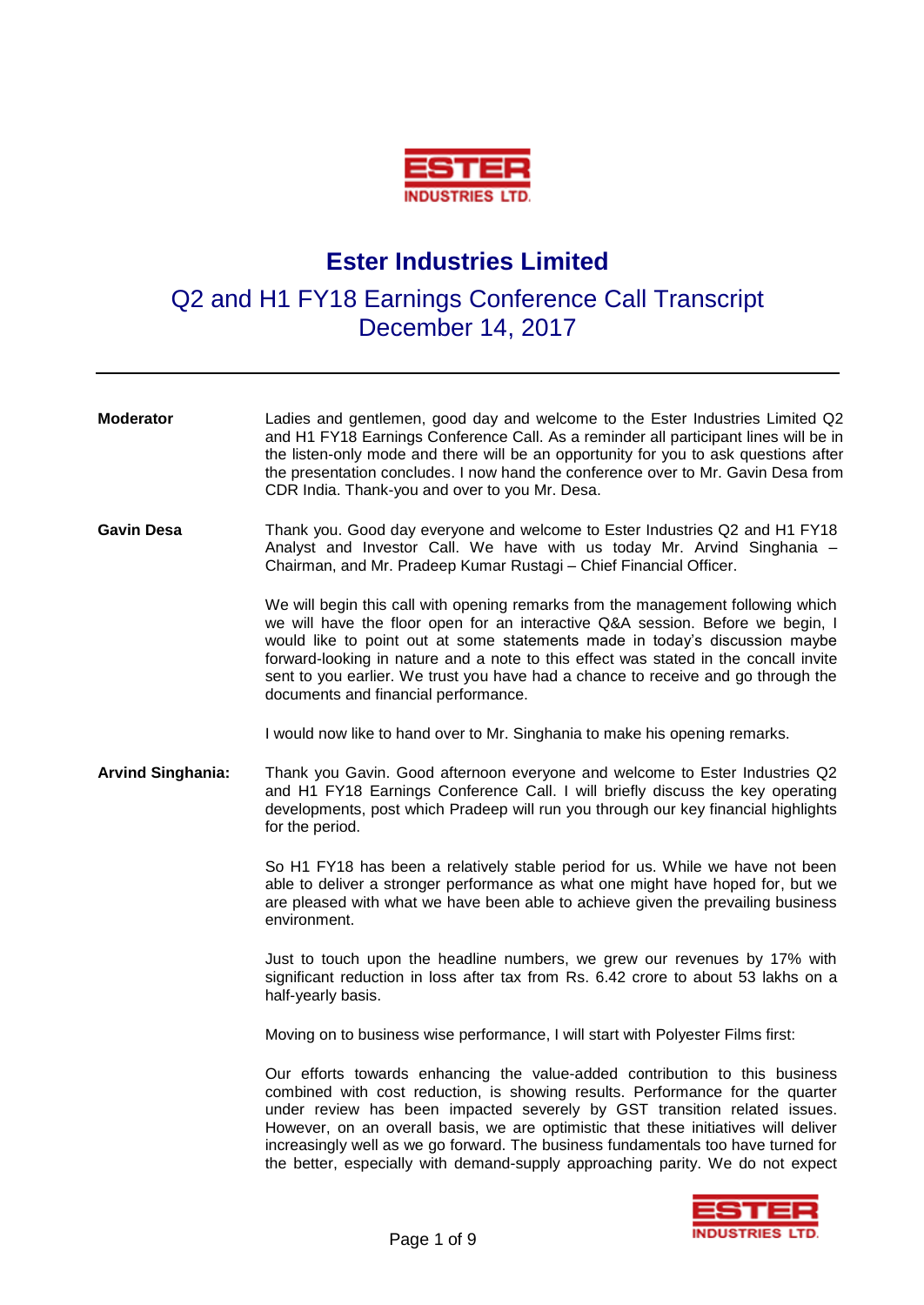any meaningful capacities to come on screen over the next few years as well. Our aim is to increase the share of value-added products to 35% in the overall product mix over the coming years from the current level of 20%. Share of value-added products in the overall mix is estimated to be 25% during the quarter ended March 2018. So we expect an exit rate of about 25% which is expected to grow to 35% by March FY19.

Moving onto Specialty Polymer business, while the financials for the same continue to remain subdued at present, we retain our faith and our confidence in the business' future potential. At present, lower off-take and longer than anticipated time from customers-end in confirming orders continue to affect the business. However, we are seeing the environment stabilizing and are hopeful of delivering a more consistent and stable performance going forward.

I am happy to inform you that one of our key customers for our stain resistant polymer has resumed offtake and we are optimistic of continued pickup not only from this entity from other players too. Another positive development is regarding PET Resin for draught beer kegs. This project had been put on hold for almost 2 years. The same has been revised as trial with the European customer has restarted. While the volumes maybe on the lower end at present, we are confident of scaling it up with time. Product pipelines for the business as well remains strong on the back of sustained investment towards R&D and developing executional capabilities. We are also pleased to state that we filed one more patient under PCT - a Modified polyester masterbatch for textile applications and manufacturing process thereof. The product facilitates easy dyeability of Polyester Fiber and provides deep dyeing through cationic as well as disperses dyes. Our patent filing stands at 7 as of date. We believe that Specialty Polymer will be the key catalyst in transforming our business. In the meanwhile, we have been granted patents in USA for two of our products namely the MB-03 which is the stained in master batch and the hot-fill product HR-03. These two patents have been finally granted to us in the US.

Moving on to Engineering Plastic business, our efforts towards improving the products mix by focusing more on value-added products is starting to pay dividends and can be seen by the performance during the first half. We are also focusing on increasing the depth of our product portfolio and such are undertaking necessary measures. We are hopeful that our efforts will help us in delivering steady returns going forward.

To conclude, I would just like to reiterate that our efforts continue towards transforming the business into one which is more technology and innovation driven. Combined with this, our continuing emphasis is on enhancing the contribution of value-added products in the overall mix and driving down costs.

With that I hand over the floor to Pradeep, who will run you through the financial performance. Thank you.

**Pradeep Rustagi:** Good afternoon everyone and thank you for taking the time out for our call. I trust that all of you have received the investor documents circulated by us earlier. Let me quickly summarize the key financial highlights for the quarter and the half year ended September 2017, following which we can begin the Q&A session.

> Starting with the top-line, our revenues for the quarter stood at Rs. 198 crore as against Rs. 163 crore higher by 21%; while on a half yearly basis the same (net of excise duty and GST) stood at Rs. 387 crore as against Rs. 331 crore reported during H1 FY17, higher by 17%. As mentioned by Mr. Singhania, we are pleased with our revenue run rate especially considering the fact that H1 was relatively

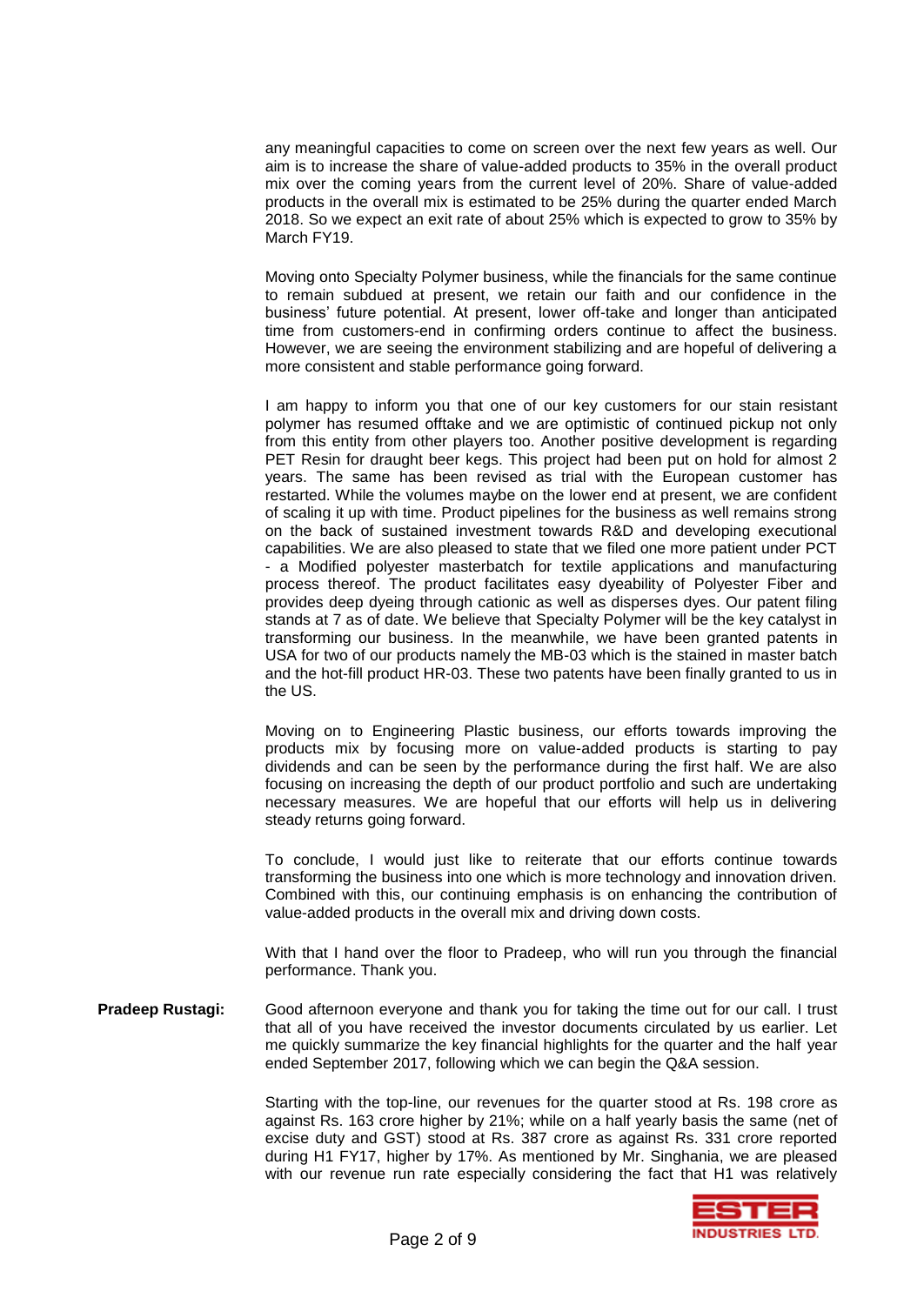challenging for the business. EBITDA for the quarter stood at Rs. 15 crore as against Rs. 9 crore generated during Q2 FY17, while on a half yearly basis the same stood at Rs. 31 crore as against Rs. 23 crore reported during H1 FY17. Margins for the quarter stood at 8% while on a half yearly basis the same stood at 8%. We have undertaken a number of strategic initiatives towards containing cost and improving product mix by focusing on more towards specialty and high margin products. We are confident that such measures will help us improve the profitability profile of the Company significantly in the coming years.

Finance cost for the quarter stood at Rs. 8 crore while on a half yearly basis the same amounted to Rs. 17 crore. Depreciation for the quarter stood at Rs. 8 crore while on a half yearly basis the same stood at Rs. 15 crore. Loss after tax for the quarter stood at Rs. 66 lakhs as against loss after tax of Rs. 5 crore reported during Q2 FY17; while on a half-yearly basis loss after tax stood at Rs. 79 lakhs versus loss of Rs. 7 crore generated during H1 FY18.

Moving on to the segment wise performance, Specialty polymer business reported net revenues of Rs. 14 crore as against Rs. 4 crore generated during Q2 FY17; while on a half yearly basis it remained relatively stable at Rs. 26 crore. While the performance for the business remained relatively soft, we are seeing things improve gradually and are hopeful of delivering a much better performance over the coming years.

Polyester film business reported revenues worth Rs. 142 crore during the quarter as against revenue of Rs. 126 crore generated during Q2 FY17; while on a half yearly basis the same stood at Rs. 277 crore as against Rs. 236 crore reported during H1 FY17. As mentioned by Mr. Singhania earlier, the sector fundamentals have turned for the better on the back of demand – supply parity and our efforts towards improving the product mix.

Performance of Engineering Plastics business continues to improve with revenues for the quarter and half year being Rs. 40 crore and Rs. 81 crore respectively, higher by 23% and 22%. Similar to film business, we are working towards improving the product mix for the business by focusing more on high margin products.

To conclude, I would like to reiterate that we are hopeful of delivering a stable and improved performance going ahead on the back of improved macros and Company's strategic initiatives towards improving its product mix. Further, on our cost rationalization efforts should also help us in delivering higher profitability going forward.

That concludes my opening remarks, we would be happy to answer your questions now.

- **Moderator:** Thank you. We have the first question from the line of Saket Kapoor from Kapoor & Co. Please go ahead.
- **Saket Kapoor:** Sir firstly, just wanted to know is there any seasonality effect for this quarter or are the numbers uniform for the first and the second half? I just wanted to understand the split of revenue. Sir what I am trying to understand is do we have any seasonality factor playing out for this second quarter of the first half and how does the revenue plan out for the year as a whole? What portion is booked in the first half and how much it is in the second half?

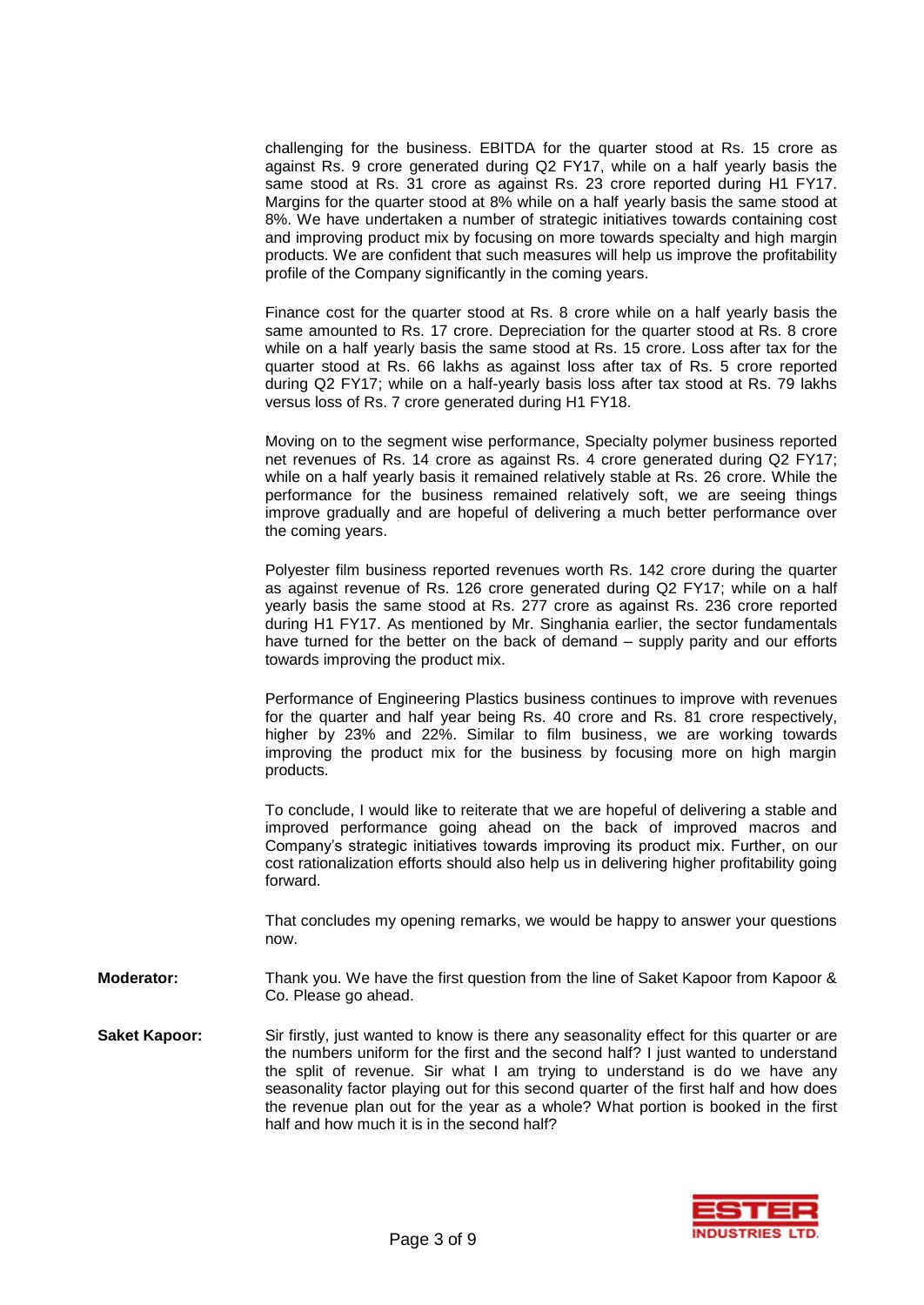- **Arvind Singhania:** Well, there is no seasonality factor as such but we were hit very badly with the GST in this quarter because it was implemented from  $1<sup>st</sup>$  July, so that had a very severe impact on our film and engineering plastic business.
- **Saket Kapoor:** By what percentage that lowered the performance, due to the GST impact?
- **Arvind Singhania:** Due to the GST impact, the demand shrunk dramatically towards the end of June and in the July and August month. And due to which the prices fell very badly. Post August they have recovered again, they have started recovering. And the prices which had touched about Rs. 77-78 now stand at about Rs. 99. So this quarter was particularly affected due to GST. Now while this quarter was affected; the long term impact for GST is very positive for Ester.
- Saket Kapoor: **Just wanted to understand what is our market share for both of the verticals?**
- **Arvind Singhania:** In polyester film we are at about 9% and for engineering plastics it is a very tiny share.
- **Saket Kapoor:** From the polyester film part who is the largest player in the country with what market share?
- **Arvind Singhania:** I think that would be Jindal Poly Films; they would be close to about 18-19%.
- **Saket Kapoor:** And JBS industry stands at which slot sir?
- **Arvind Singhania:** No, JBS is not in the polyester film business. They are in the textile yard and PET resin business.
- **Saket Kapoor:** For this quarter and the first half what was our utilization level? We posted revenue of around Rs. 400 crore.
- **Arvind Singhania:** So polyester film was probably at about 95% and engineering plastics is at about 65%.
- **Saket Kapoor:** Price erosion which we have witnessed, that was in the polyester film part only?
- **Arvind Singhania:** Film and volumes dropped in Engineering plastics.
- **Pradeep Rustagi:** Even the margins in domestic market came under pressure in Engineering plastics because of GST rollout.
- **Saket Kapoor:** We have done 95% for the polyester film part that means there was no problem for the volumes.
- **Arvind Singhania:** Yes, it was not a problem of volume; it was a problem of price erosion.
- **Saket Kapoor:** So there was some taxation part that was from 3 and 4 GST that resulted in such erosion in pricing?
- **Arvind Singhania:** Yes, it was because of GST and it is now recovered back. It is more than recovered back.
- **Saket Kapoor:** How has the taxation changed pre and post GST for our products?

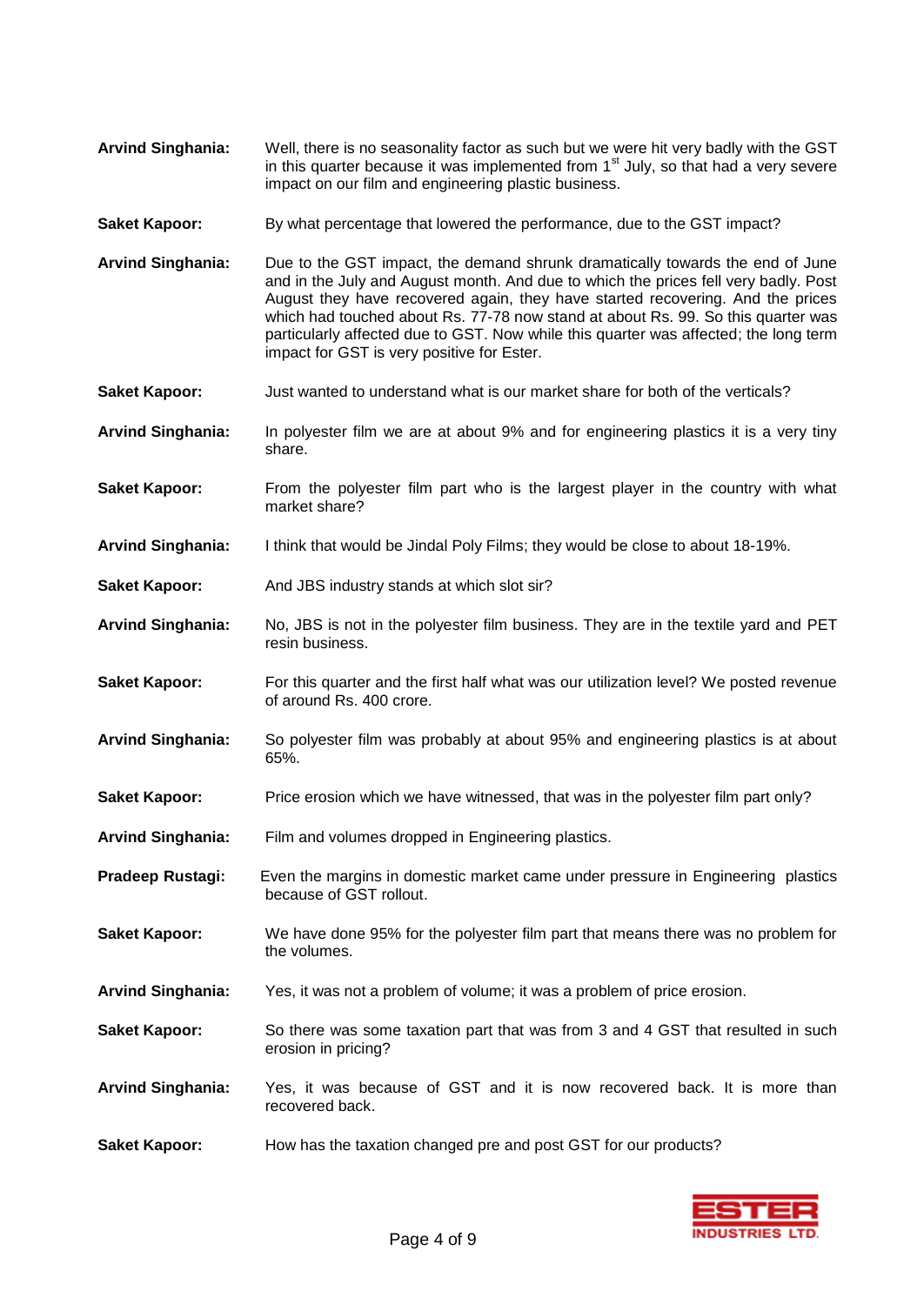were paying 12.5% excise duty and the customers were getting bandwidth credit of the same. Today we are paying 18% on our output and the customer is getting the credit of the entire amount. So it really does not affect the customers. It has increased from 12.5% to 18%. On the input and output both it is now 18%. **Moderator:** The next question is from the line of Giriraj Daga from K M Visaria Family Trust. Please go ahead. **Giriraj Daga:** Couple of questions from my side. You touched upon the point of prices, so what was the let us say average in second quarter? With Rs. 77-78 which was the low, what was the average in first quarter and second quarter? **Pradeep Rustagi:** I will just give you the price for the average. You are talking about September quarter? **Giriraj Daga:** Yes, I am asking for both; - September quarter and June quarter. **Pradeep Rustagi:** It was about average of the export and domestic put together about Rs. 100 including the value-added products. **Giriraj Daga:** Actually I am particularly looking at where the polyester films which tested low to Rs. 77-78. **Pradeep Rustagi:** Well that is the base film in the domestic market. The price that I am giving you is a mix of metalized, plain, domestic and export put together including the value-added products; the total volume and total sales. Giriraj Daga: And what would be the current same to same prices, like to like prices now? **Pradeep Rustagi:** Something about Rs. 110-115. **Giriraj Daga:** And has there been any increase in the cost also proportionately or no? **Arvind Singhania:** Not much, raw material has gone up by about Rs. 4-5. **Giriraj Daga:** The reason I was just asking this is because if I look at polyester segment number, we are one of the lowest EBIT margin this quarter. So can we go back to the likes of 13-14% which we had reported in the March quarter, that kind of margin? **Arvind Singhania:** Polyester films with all the initiatives that we are taking in terms of increasing our value-added portfolio and reduction of cost, we are very hopeful to achieve numbers of 13-14% EBIT margin in FY19. **Giriraj Daga:** EBIT or EBITDA? **Pradeep Rustagi:** We do EBITDA at company level, not at product level because they have certain unallocated expenses. So at the business level we look at the EBIT on a segmental basis. **Giriraj Daga:** So this 13-14% you mentioned is EBIT level margin, right? **Pradeep Rustagi :** Yes.

**Arvind Singhania:** Actually, it is industrial products and it is very neutral in the sense that earlier we

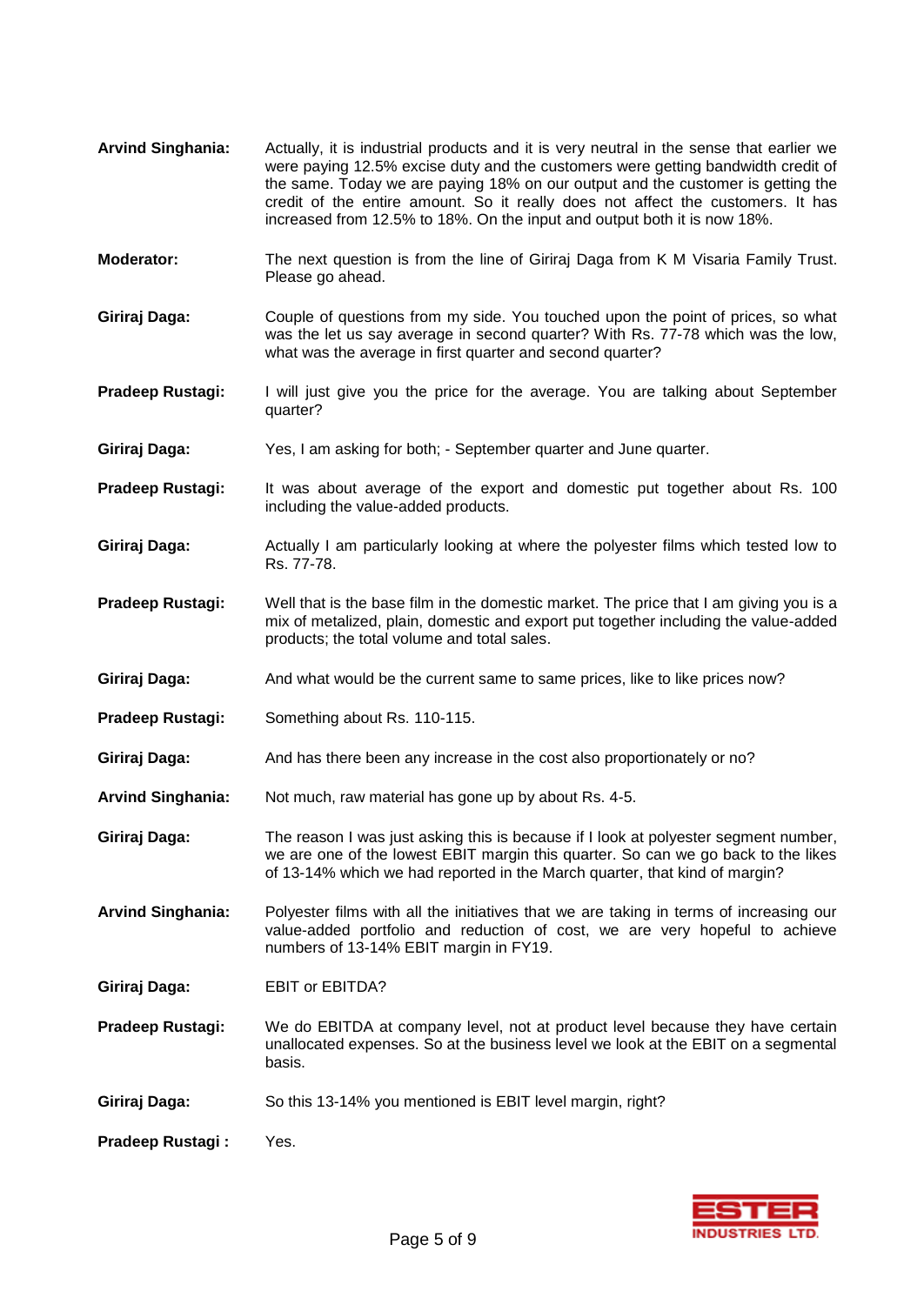- **Giriraj Daga:** My second question is related to the specialty polyester. This quarter we have seen a decent jump in the profitability after a lull of five quarters. So has there been any, like obviously revenue has not gone up. Revenue has gone up from Rs. 13-14 crore only but the EBIT has gone up from Rs. 1 crore to Rs. 3 crore. So has there any been one-off there or is this is a new run-rate and what kind of a number you would like to give a guidance for this specialty polyester for the second half?
- **Arvind Singhania:** Well, you are right. There was a one off number in the second quarter due to which there was an increase in the EBIT margin in specialty polymer. We were able to do a large volume of our state resistant product in this quarter. Going forward, we expect that it will be normalized with similar numbers but next year we are hoping for a substantial improvement in the specialty polymer business.
- **Giriraj Daga:** Any particular guidance for FY19 on specialty polymers?
- **Pradeep Rustagi:** This year we would be doing a turnover of about Rs. 45-50 crore in specialty polymer.
- **Arvind Singhania:** Next year would be anything between Rs. 80-100 crore.
- **Giriraj Daga:** In the engineering plastic side also we saw decent decline in margins obviously given the reason of GST hitting the volume. Although the revenues have not gone down, the margin has taken a toll. So should we expect the 3Q again to be in the similar situation of polyester films where the margins have come back to the normal level?
- **Arvind Singhania:** Not really. In engineering plastics it is still a little subdued, it has not rebounded to the same level. I think it lasted longer especially in the electrical and electronic segment. The impact of GST downstream also has been hit because of the downturn in the construction and property development market which has affected it. So I think we will see another couple of subdued quarters in engineering plastics before things start turning around.
- **Moderator:** The next question is from the line of Sachin Kasera from Lucky Investment Managers. Please go ahead.
- **Sachin Kasera:** You mentioned that next year we are looking at a significant improvement in specialty polymers to Rs. 80 to 100 crore. In you look at the last 2-2.5 years, the specialty polymers has not performed as per expectations. So how confident are we of achieving this Rs. 80-100 crore number for specialty polymers in FY19 and secondly what is the margin in that case what type of mix we are seeing for that?
- **Arvind Singhania:** Well we are quite confident of being able to achieve those numbers. These are based on certain customer feedbacks that we had got of where the approval of product has taken place and we are very hopeful of getting those volumes in 2018- 19. So we are quite confident. So anything between Rs. 80-100 crore may be more I do not know, but I am just trying to be little conservative here. I do not want to sound very optimistic and over-optimistic. But I think once we are able to achieve a turnover of about Rs. 100 crore, I think we can expect EBIT margins of around 20- 25%.
- **Sachin Kasera:** What is the fixed cost that we have in this business of today that we are incurring?
- **Pradeep Rustagi:** The fixed cost elements are salary, wages, the admin expenses, the finance cost and the depreciation and store & spares consumed. So all put together is about Rs. 1.6- 1.7 crore a month. Let us say about Rs. 20-21 crore a year.

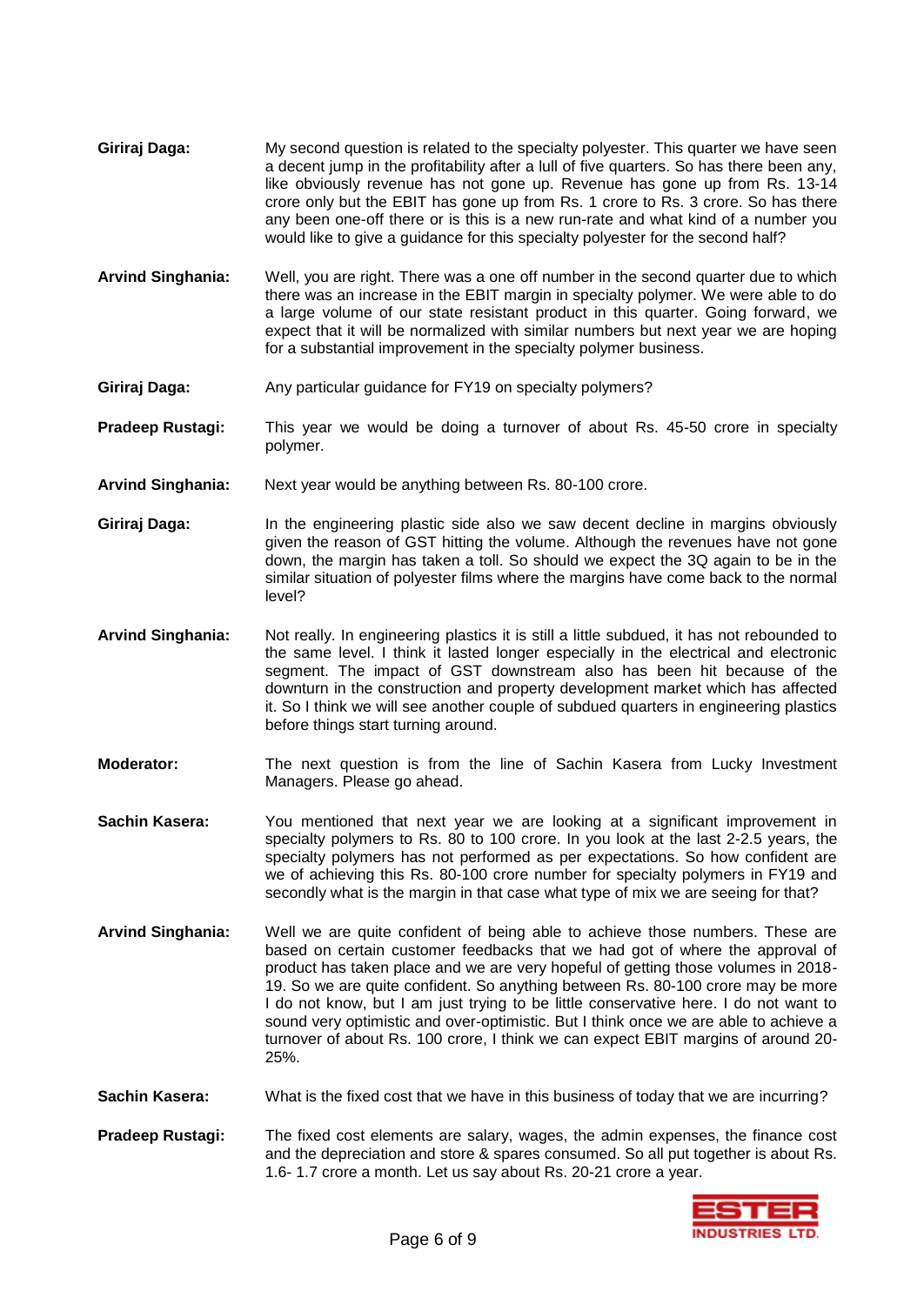- **Sachin Kasera:** So that is the leverage that we have as and when the volumes start to improve?
- **Pradeep Rustagi:** That includes the allocated portion of the common cost like finance, account, salary.
- **Arvind Singhania:** For the common services, the allocated expenses are also included in that.
- **Sachin Kasera:** My second question on specialty polymer was more of a medium-term nature. This obviously is seeing an improvement in FY19. But from a 3 to 5 year perspective what is the strategy here because I believe things have not taken the way we had expected in the last 2 years. So initially 2-3 years back we thought it could be like Rs. 500-600 crore business over a period of 5-6 years. Do you think that potential skill exists, or we need to skill down our ambitions in specialty polymer business per se?
- **Arvind Singhania:** The potential certainly exists. To reach that number maybe Rs. 300-400 crore over the next 2-3 years.
- **Sachin Kasera:** My second question was on the film business. You mentioned that I think this quarter you are at around 20% in terms of value add. You are looking at Q4 to be roughly at 25%, next year to be at 35%. So what is the type of improvement in performance we can see because of this way it has been going from 20% this quarter to 35% next year?
- **Arvind Singhania:** There is a combination of three things. Number 1, is the improvement in the bottom line because of taking it from 20% to 35%. Our exit rate next quarter is at about 24- 25% that is for sure. And we are very-very confident of being able to achieve 35% by FY19, the exit rate at FY19. This should add substantially to the bottom line of the polyester film business. I think overall, by FY19 we are looking at an addition of about Rs. 20-25 crore in terms of contribution margin, additional contribution margin. The second thing which has happened is the demand-supply gap. Now we have an effective capacity of about 52,000-53,000 tons is the effective polyester film capacity in India, per month. Currently between domestic we are selling at about 33,000 tons and 15,000 tons is being exported. So overall against the effective capacity of 52,000 tons, 48,000 tons is already being sold. That is in excess of 90%. The demand growth in polyester film in the domestic market is at about 12-13%. So we have almost achieved demand-supply parity and therefore new capacity is not expected for next 2 years. So with the demand growth, we expect that the next few years will be very good in polyester films. The growth rate is about 12-13% in demand and polyester films. And with the current demand supply almost reaching parity, I think the next few years will be very good for polyester films and third thing is that on the cost front we have undertaken a very big exercise to reduce the cost substantially over the next 12 months. So combined effect of all the three things we are looking at a significantly better performance in FY19.
- **Sachin Kasera:** Any sense you can give on the EBITDA margins which you think should be achievable with all the initiatives that we are taking?
- **Arvind Singhania:** It is currently at 8%, I can tell you that film business we are targeting that we should be at least about 13-14% in FY19. If we are able to achieve about Rs. 100 crore turnover in specialty polymer business, it will be in the region of about 22-23%. Engineering plastics will remain the same at 6-7%. But that is over a turnover of about Rs. 170-180 crore.

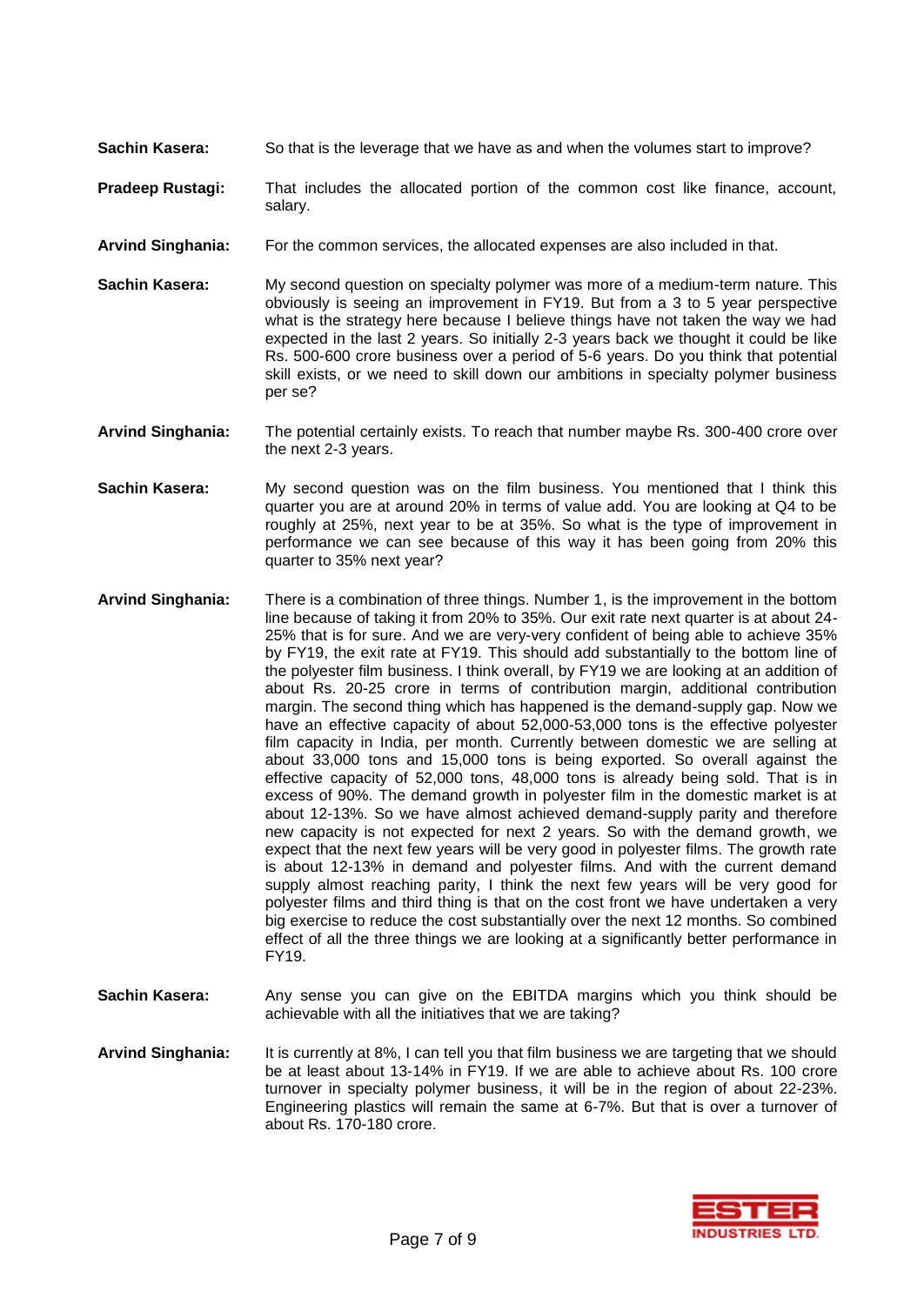**Sachin Kasera :** In the polyester film business we are expecting EBITDA to improve from 8% to 13-14% in FY19 ?

**Arvind Singhania:** Yes

- **Sachin Kasera:** My last question is regarding CAPEX and debt repayment for this year and next year, if you could give some sense?
- **Pradeep Rustagi:** We are up to date with our repayments. The repayment obligation, the total term debt that needs to be repaid over the remaining period is about Rs. 14-15 crore this year and then Rs. 43 crore in the following year 2018-19 and then a very small amount of about Rs. 14 crore. So, total debt as on date is about Rs. 81 crore.
- **Arvind Singhania:** The repayable term debt is about Rs. 81 crore.

**Pradeep Rustagi:** And on the CAPEX side we do not have any major CAPEX lined up. Small CAPEX is about Rs. 3-5 crore is what we are incurring this year, and this could be the amount next year, i.e Rs. 5-7 crore and not more than that.

- **Sachin Kasera:** So do we see a substantial reduction in interest cost in FY19 or FY18?
- **Pradeep Rustagi:** FY19 should be significantly let us say it could be about Rs. 3 crore a year because Rs. 43 crore is to be repaid, its average would be about six months, so at 10% close to Rs. 2.5-3 crore.
- **Sachin Kasera:** But do not you see any with the debt being repaid any improvement in terms of ratings and hence the lower rate of interest that we are being charged?
- **Pradeep Rustagi:** That can happen. But nowadays the banks fix the rate of interest for one year that is the problem. It is not directly linked. It cannot change, as soon as you improve the rating the rate will be changed in the next renewal.
- **Moderator:** We will take the next question from the line of Avinash Gorakshakar from Joindre Capital Services Limited. Please go ahead.
- **Avinash Gorakshakar:** Just wanted to know that I think in terms of the specialty polymer business and engineering plastic business what kind of outlook can you give us for the next say 2-3 years. How big is this market? In fact, any market size or what kind of growth numbers if the management can actually clarify.
- **Arvind Singhania:** See as far as the engineering plastic business is concerned, we can expect growth of about 8% to 10% per annum for the next 2-3 years. As far as the specialty polymer business is concerned, I have already given my number that we will do about Rs. 45-50 crore in the current financial which has a possibility to grow to about Rs. 80-100 crore in the next year.
- **Pradeep Rustagi:** In engineering plastic the industry growth rate is about 6%. We expect to outperform the industry growth rate.
- **Avinash Gorakshakar:** Just one more additional question, your EBITDA margins have shown a good improvement in the first half, 6.8-8% I mean in terms of margin outlook can we expect that the second half is also equally good like you know in terms of the operational performance EBITDA has moved up quite commendably. Can we expect that now since the GST normalization has happened, the second half is